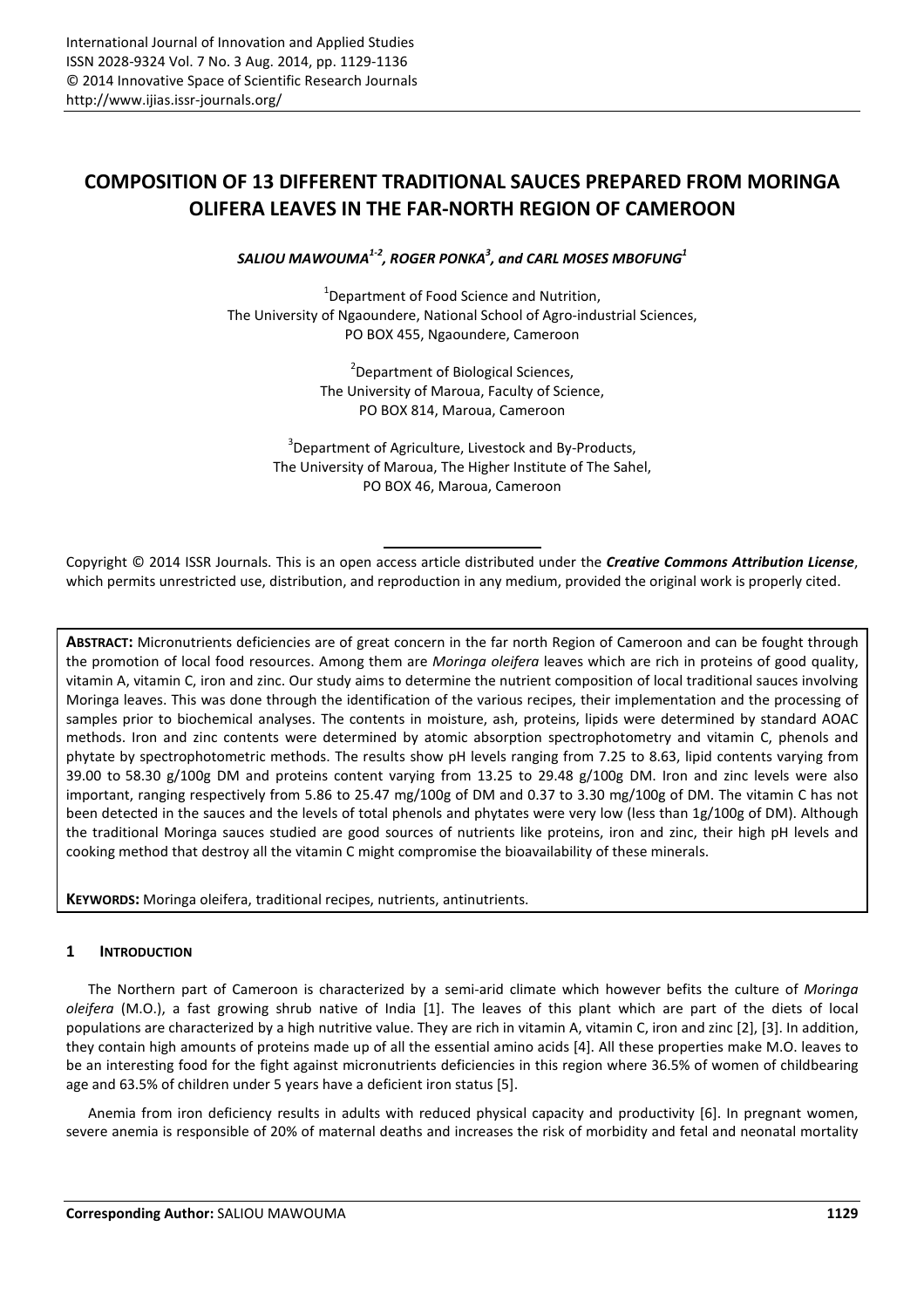[7]. Anemic children are intellectually less efficient, have behavioral troubles and a slow growth [8]. Zinc deficiency in turn has a negative impact on the immune system and is associated with a higher risk of infectious diseases [9], [10].

Previous studies showed that sauces made with leafy vegetables are good sources of micronutrients [11], [12]. In Senegal, Ndong et al. showed that the fortification of traditional meals with the powder of M.O. leaves increases significantly their protein and iron contents [13]. Other studies on Cameroonian vegetables put emphasis on their nutritive value without considering the effects of cooking techniques on the level of nutrients in cooked products [14], [15]. In addition, no study has been carried out on the nutrient value of the various recipes involving Moringa leaves in the far north Cameroon. Therefore our study aims to determine the composition of the different traditional Moringa sauces that are consumed in that Region.

# **2 MATERIALS AND METHODS**

## **2.1 IDENTIFICATION OF THE RECIPES**

The recipes of 13 Moringa sauces were written down based on data collected during a survey conducted in January 2012 in 243 households belonging to rural and urban areas of the far-north Region of Cameroon. During home visits to 04 different women in Maroua, details concerning the types and quantities of ingredients used were noted, along with the preparation procedure.

# **2.2 PREPARATION OF THE SAUCES**

Fresh leaves were collected from the same field located in the outskirt of Maroua. The other ingredients were purchased at the main food market of the town (marché abattoir) and stored at 4°C. The different sauces were prepared as shown in figure 1, in the kitchen facilities of the laboratory of Biosciences of the Higher Institute of the Sahel, Maroua, Cameroon. After cooling, the sauces were then homogenized using a domestic blender (Super Master Blender SMB-2898) and each sample was divided into three aliquots. The first aliquot was used to determine the pH using of a digital electronic pH meter (pHep HI 98107). The second aliquot was dried in hot air oven at 45 ± 2<sup>0</sup>C until moisture free, homogenized again using pestle and mortar, packed in polyethylene pouches and stored at -20°C till further analysis. The third aliquot was used for proximate analysis.

Each dish was prepared in triplicates and care was taken to prevent mineral contamination at every stage.

## **2.3 THE PROXIMATE ANALYSIS**

The moisture content was determined by drying fresh sample in an oven at 105°C until constant weight, ash by incineration in a muffle furnace at 550°C for 48 h, protein by the Kjeldahl technique with total proteins calculated by applying the factor 6.25 to the nitrogen values, and lipids by extraction using the standard Soxhlet procedure [16].

# **2.4 MICRONUTRIENTS ANALYSIS**

Total iron and zinc contents were determined by Flame Atomic Absorption Spectrometry [17]. Vitamin C were measured by the redox reaction using N- Bromosuccinimide [18].

# **2.5 ANTINUTRIENTS ANALYSIS**

Phytates were determine by spectrophotometric method according to Ali et al., [19], and total phenols using the Folin-Ciocalteu reagent [20].

# **2.6 STATISTICAL ANALYSIS**

The statistical analysis of data was done by one way Analysis of Variance (ANOVA) using the software IBM SPSS Statistics version 19.0.1. Differences between means were tested using the Duncan Multiple Range Test with 5% level of significance.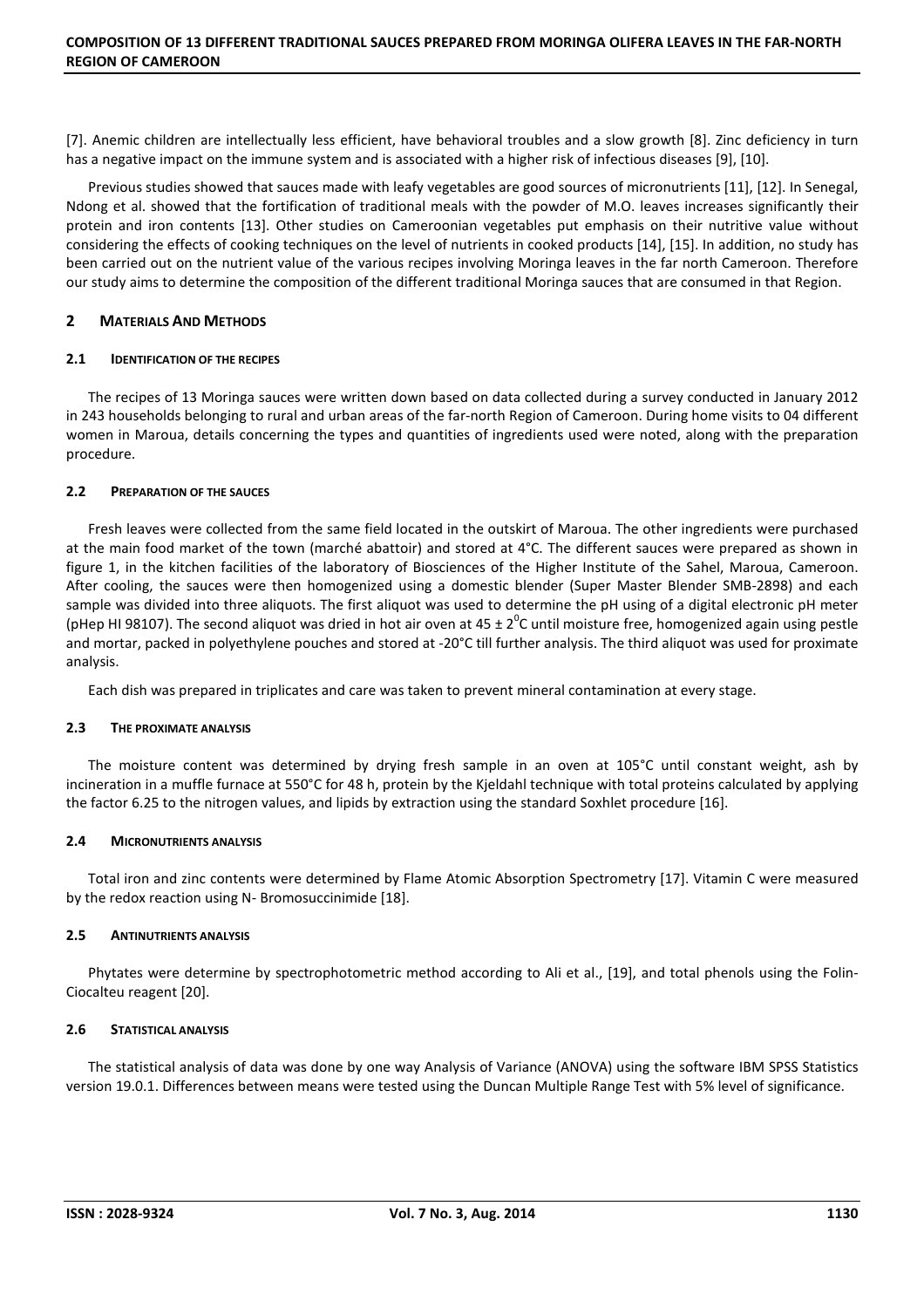#### **3 RESULTS AND DISCUSSION**

Table 1 describes the 13 Moringa sauces studied. From this table, it appears that the percentages of incorporation of Moringa leaves vary from 14.9 to 16% for recipes using fresh leaves and from 4,3 to 4,6% for recipes using dried leaves. The values observed are lower than those obtained by Madhu for Indian sauces involving fenugreek (30%) and spinach leaves (40%) [21]. The lower percentages obtained in our study are due to the presence of other ingredients, and also to large quantities of water added during preparation. Although the percentages of incorporation of dried leaves were lower, we noticed that the consistence of the sauces obtained was similar to the ones containing fresh leaves. This can be explained by the reabsorption of water by the dried leaves during cooking.

The proximate composition of *M. oleifera* sauces are shown in Table 2. The moisture content of the different sauces analyzed does not vary ( $p < 0.05$ ). The high values of moisture observed are due to large quantities of water added during preparation of the sauces and to the important water content of the ingredients like the M. oleifera leaves, tomato, onion, fresh meat [22]. All the sauces had varied amounts of pH, ash, lipids, and proteins contents. The pH of the sauces range from 7.25  $\pm$  0,07 to 8.63  $\pm$  0,61 and are higher than those observed by Madhu with Indian green leafy vegetable based products (from 5.09 to 7.43) [21]. The presence of extract of wood ash (*tchoukouri*) which is of alkaline nature among ingredients may explain these high values. Alkaline pH has been reported to be and inhibiting factor of the Nonheme Iron Absorption because it drastically reduce the solubility of ferric ions [23]. The total ash content of the sauces ranged from 5.46  $\pm$  0.11 to 10.44  $\pm$ 0.37 g/100g DM. These values are similar to those reported by Ponka et al. in dishes consumed in Ngali II region of Cameroon, but higher than those reported by Kayode et al. on selected indigenous soups in Nigeria [24], [25]. The variations in ash are the function of ingredients and their in situ ash content. The lipid contents of the sauces vary from 39.00  $\pm$  1.13 to 58.30 ± 2.12 g/100g DM. These values are higher than those found by Domngang et al. in dishes consumed in some rural areas of the West Province of Cameroon, with values ranging from 15.08 - 35.3 g/100g DM [26]. Cottonseed oil and peanut paste are the main contributors to these high lipids contents of the sauces. The values of the proteins content range from 13.25 ± 0.27 to 29.48 ± 0.36 g/100g DM and are higher than those observed by Teugwa et al. on dishes consumed in a rural area of the Far North Region of Cameroon [27]. M.O. leaves have interesting amount of protein along side with other ingredients like meat, fish and peanut paste which are also good sources of proteins. The recipe having the lowest protein content is the one using okra (very poor in proteins) as one of the major ingredient in the weight basis.

The micronutrient and anti-nutrient contents of the sauces varied (P < 0.05). Iron levels, range from 5.86  $\pm$  0.84 to 25.47  $\pm$ 0.33 mg/100g of DM. They are similar to the values obtained by Randrianatoandro et al. with dishes prepared from greenleafy vegetables in an urban district of Antananarivo (Madagascar), and higher than those observed by Ndong et al. in traditional Senegalese sauces enriched with the powder of M.O. leaves [13], [28]. The Highest value is observed in the sauce containing okra which is nevertheless reported to have low quantities of iron compare to other ingredients. This paradoxal result may be explained by a contamination during the processing of the sauces. Zinc content also vary (P < 0.05) from 0.37  $\pm$ 0.03 to 3.30  $\pm$  0.01 mg/100g of DM. This result is similar to what have been reported in other African leaf sauces (baobab, spinach, amaranths) [12], [29], [30]. Higher zinc levels are observed with sauces containing cowpea. Ingredients like of M.O. leaves, meat, fish and cowpea may explain these appreciable values since they are reported to be rich in minerals like iron and zinc [22]. The antinutritional factors levels observed varied and were low (less than 0.1 g /100g of DM for total phenols and less than 1g /100g of DM for phytates. Cooking has been reported to reduce anti-nutrients of plant products [31], [32]. This result is of nutritional interest as antinutrients bind dietary minerals giving insoluble complexes that are not absorbed in the human gut. Vitamin C has not been detected in the sauces. It has been probably destroyed during the preparation of the sauces, since Moringa leaves and other ingredients containing vitamin C have been cooked in boiling water for at least 30 minutes. Bioavailability of minerals like iron might be affected since vitamin C is the most potent enhancer of iron absorption [33].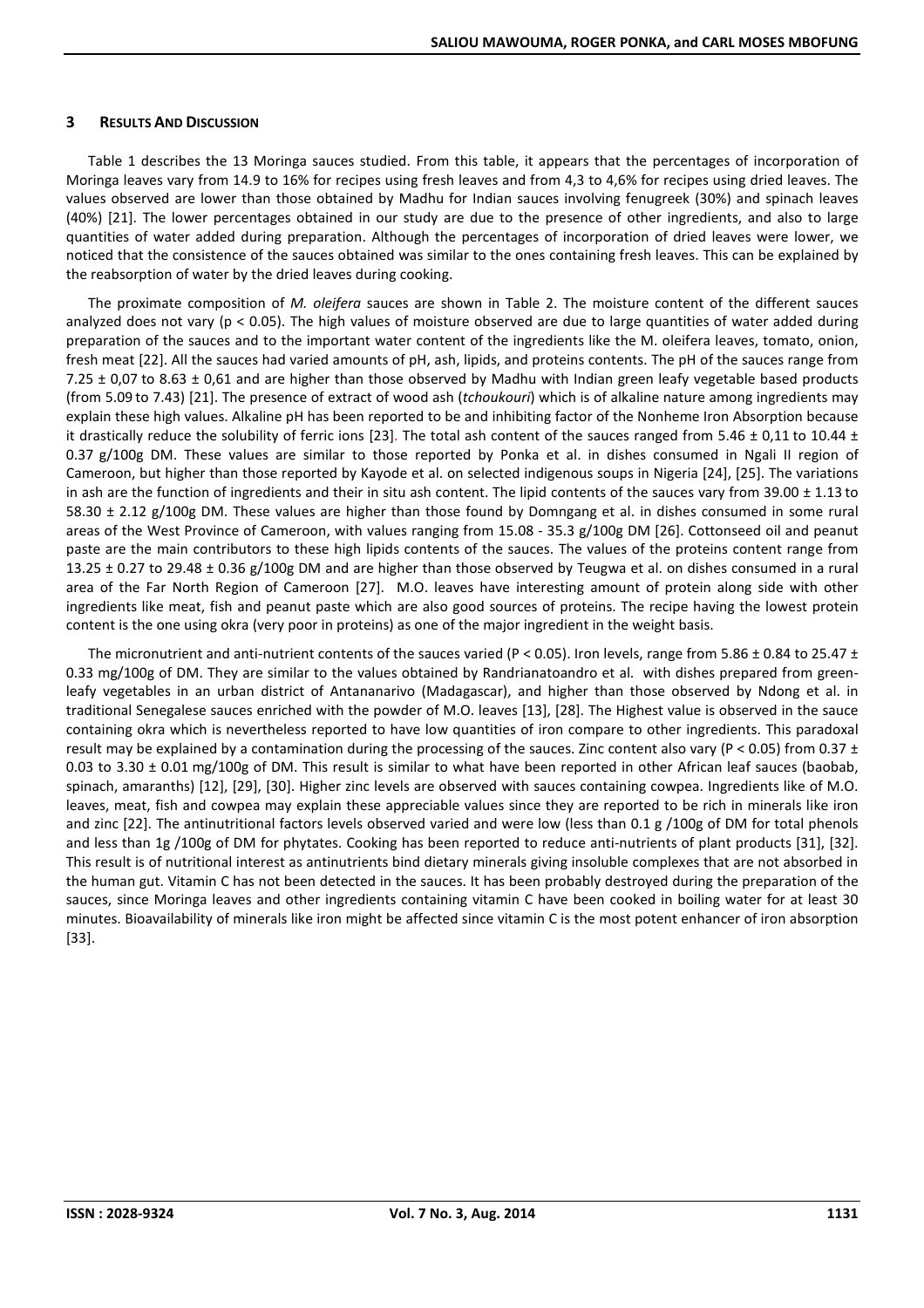#### **COMPOSITION OF 13 DIFFERENT TRADITIONAL SAUCES PREPARED FROM MORINGA OLIFERA LEAVES IN THE FAR-NORTH REGION OF CAMEROON**



*\*Meat and smooked fish can be added along with niébé \*\*tchoukouri: extract of wood ash* 

*Figure 1: Flow shart of the preparation procedures of Moringa oleifera sauces*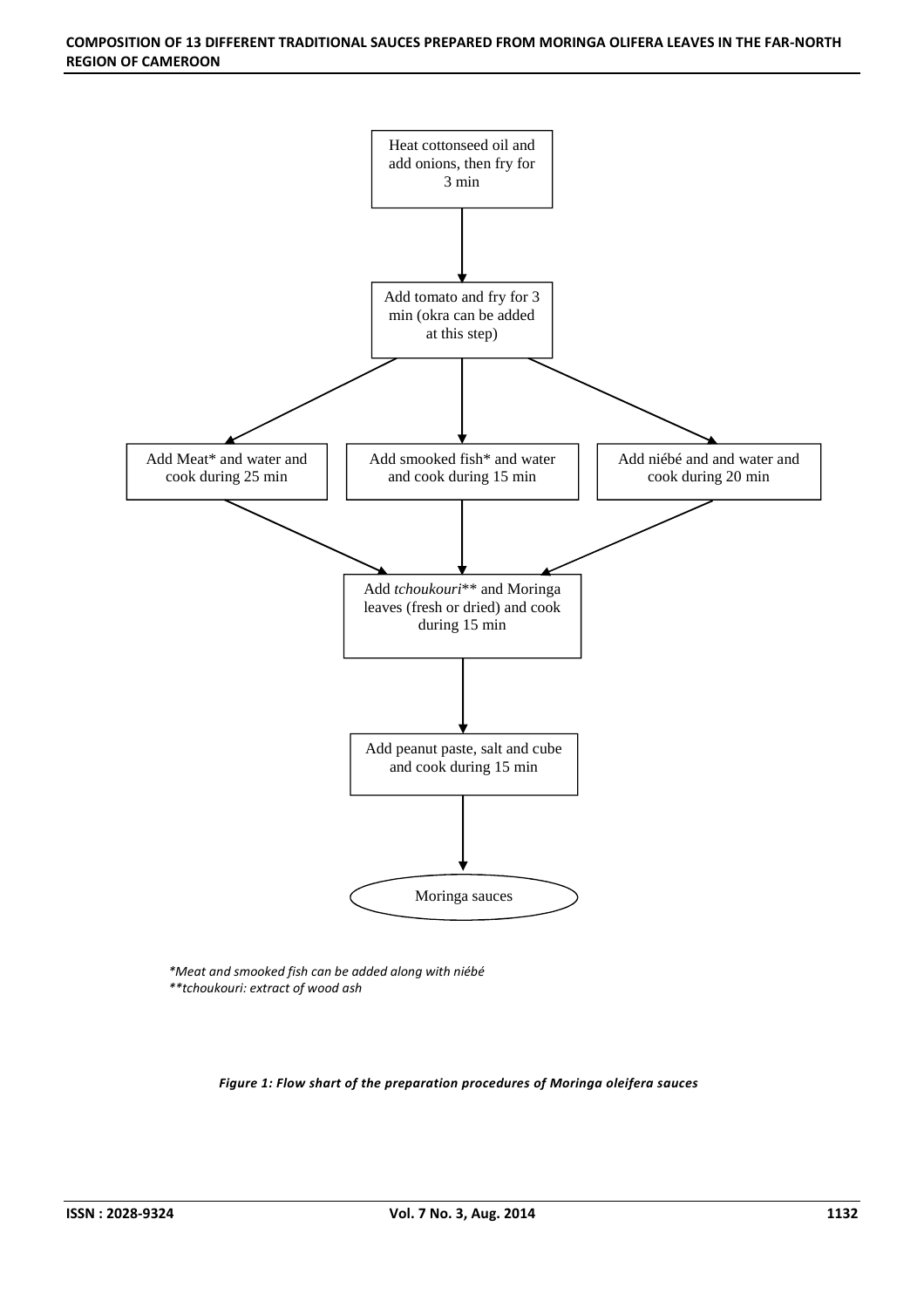| Sauce<br>code    | Type of<br>leaves used | <b>Other ingredients</b>                                                                                                                                           | Weight of<br>the sauce $(g)$ | % incorporated<br>(Moringa leaves) |
|------------------|------------------------|--------------------------------------------------------------------------------------------------------------------------------------------------------------------|------------------------------|------------------------------------|
| $\mathbf 1$      | Fresh (100g)           | Cottonseed oil (50g), onion (45g), peanut paste (70g),<br>tomato (70g), salt (1,5g), cube (4g), tchoukouri (4g),<br>water (700g).                                  | 622                          | 16.1                               |
| $\overline{2}$   | Fresh (100g)           | Okra (100g), cottonseed oil (50g), onion (45g), peanut<br>paste (70g), tomato (70g), salt (1,5g), cube (4g),<br>tchoukouri (4g), water (700g).                     | 672                          | 14.9                               |
| 3                | Fresh (100g)           | Meat (80g), cottonseed oil (50g), onion (45g), peanut<br>paste (70g), tomato (70g), salt (1,5g), cube (4g),<br>tchoukouri (4g), water (800g).                      | 662                          | 15.1                               |
| 4                | Fresh (100g)           | Smoked fish (60g), cottonseed oil (50g), onion (45g),<br>peanut paste (70g), tomato (70g), salt (1,5g), cube (4g),<br>tchoukouri (4g), water (700g).               | 652                          | 15.3                               |
| 5                | Fresh (100g)           | Cowpea (40g), cottonseed oil (50g), onion (45g),<br>peanut paste (70g), tomato (70g), salt (1,5g), cube (4g),<br>tchoukouri (4g), water (800g).                    | 637                          | 15.7                               |
| $\boldsymbol{6}$ | Fresh (100g)           | Meat (80g), cowpea (40g), cottonseed oil (50g), onion<br>(45g), peanut paste (70g), tomato (70g), salt (1,5g),<br>cube (4g), tchoukouri (4g), water (800g).        | 677                          | 14.7                               |
| 7                | Fresh (100g)           | Smoked fish (60g), cowpea (40g), cottonseed oil (50g),<br>onion (45g), peanut paste (70g), tomato (70g), salt<br>(1,5g), cube (4g), tchoukouri (4g), water (800g). | 667                          | 14.9                               |
| 8                | Dry (30g)              | Cottonseed oil (50g), onion (45g), peanut paste (70g),<br>tomato (70g), salt (1,5g), cube (4g), tchoukouri (4g),<br>water (800g).                                  | 650                          | 4.6                                |
| 9                | Dry (30g)              | Meat (80g), cottonseed oil (50g), onion (45g), peanut<br>paste (70g), tomato (70g), salt (1,5g), cube (4g),<br>tchoukouri (4g), water (800g).                      | 675                          | 4.4                                |
| 10               | Dry (30g)              | Smoked fish (60g), cottonseed oil (50g), onion (45g),<br>peanut paste (70g), tomato (70g), salt (1,5g), cube (4g),<br>tchoukouri (4g), water (800g).               | 660                          | 4.5                                |
| 11               | Dry (30g)              | Cowpea (40g), cottonseed oil (50g), onion (45g),<br>peanut paste (70g), tomato (70g), salt (1,5g), cube (4g),<br>tchoukouri (4g), water (800g).                    | 675                          | 4.4                                |
| 12               | Dry (30g)              | Meat (80g), cowpea (40g), cottonseed oil (50g), onion<br>(45g), peanut paste (70g), tomato (70g), salt (1,5g),<br>cube (4g), tchoukouri (4g), water (800g).        | 700                          | 4.3                                |
| 13               | Dry (30g)              | Smoked fish (60g), cowpea (40g), Cottonseed oil (50g),<br>onion (45g), peanut paste (70g), tomato (70g), salt<br>(1,5g), cube (4g), tchoukouri (4g), water (800g). | 680                          | 4.4                                |

*Table 1: Description of traditional Moringa sauces consumed in the Far-North region of Cameroon.*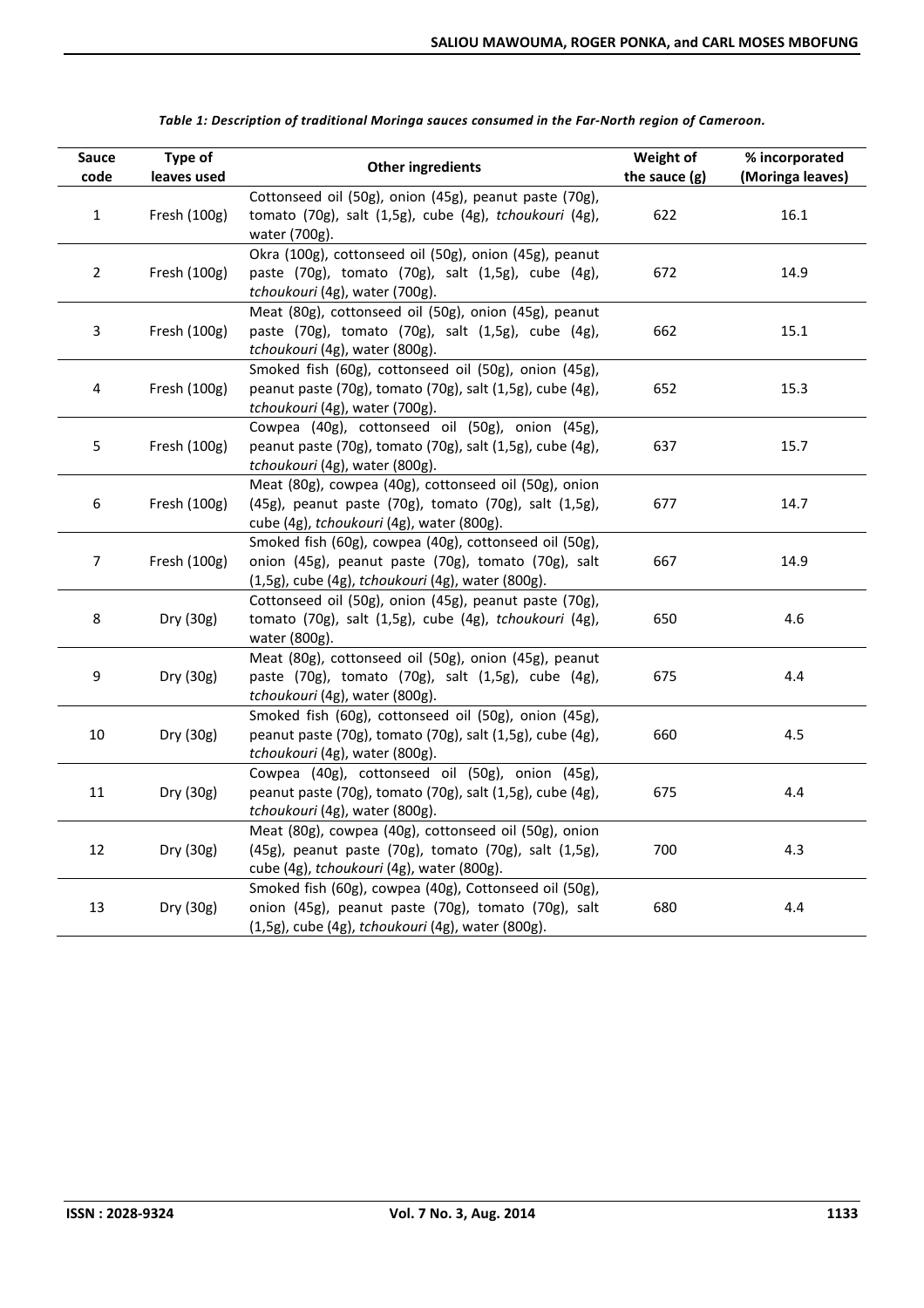| Sauce code              | pH                               | Moisture<br>(%)               | Ash<br>(g/100g DM)            | Lipids<br>(g/100g DM)          | Proteins<br>(g/100g DM)        |
|-------------------------|----------------------------------|-------------------------------|-------------------------------|--------------------------------|--------------------------------|
| $\mathbf 1$             | $7.83 \pm 0.25$ <sup>abcde</sup> | $67.92 \pm 5.48^a$            | $10.44 \pm 0.37$ <sup>n</sup> | 50.10 ± $0.14^d$               | $18.38 \pm 0.26$ <sup>de</sup> |
| $\mathbf{2}$            | $8.15 \pm 0.35^{\text{cdef}}$    | $71.15 \pm 0.91^a$            | $8.41 \pm 0.30$ <sup>d</sup>  | 50.40 ± 2.26 <sup>d</sup>      | $13.25 \pm 0.27^{ab}$          |
| 3                       | $8.63 \pm 0.61$ <sup>f</sup>     | $70.47 \pm 1.95^{\circ}$      | $9.33 \pm 0.45$ <sup>ef</sup> | $43.80 \pm 0.84^b$             | $29.75 \pm 0.32$ <sup>h</sup>  |
| $\overline{\mathbf{4}}$ | $8.60 \pm 0.26$ <sup>ef</sup>    | $71.41 \pm 1.85$ <sup>a</sup> | $8.41 \pm 0.30$ <sup>d</sup>  | 44.50 ± $0.42^{bc}$            | $22.29 \pm 0.24$ <sup>f</sup>  |
| 5                       | $8.03 \pm 0.57$ <sup>bcdef</sup> | $67.59 \pm 5.90^{\circ}$      | $5.46 \pm 0.11^a$             | $39.00 \pm 1.13^{\circ}$       | $19.22 \pm 0.28^e$             |
| $\bf 6$                 | $7.33 \pm 0.30^{ab}$             | $68.33 \pm 0.26^a$            | $7.56 \pm 0.13$ <sup>c</sup>  | 43.80 ± $0.84^b$               | $11.96 \pm 0.03^a$             |
| $\overline{\mathbf{z}}$ | $7.66 \pm 0.20$ <sup>abcd</sup>  | $68.57 \pm 1.25^a$            | $6.63 \pm 0.35^b$             | $39.70 \pm 0.14^a$             | $15.58 \pm 0.11^c$             |
| 8                       | $8.33 \pm 0.20$ <sup>def</sup>   | $72.58 \pm 5.10^a$            | $8.25 \pm 0.26$ <sup>d</sup>  | $58.30 \pm 2.12^{\dagger}$     | $14.66 \pm 0.34$ <sup>bc</sup> |
| 9                       | $8.33 \pm 0.64$ <sup>def</sup>   | $74.21 \pm 1.44^a$            | $9.98 \pm 0.05^h$             | $45.80 \pm 0.84$ <sup>bc</sup> | $24.29 \pm 0.40^8$             |
| 10                      | $7.76 \pm 0.58$ <sup>abcd</sup>  | $70.36 \pm 1.52^a$            | $9.53 \pm 0.40^{\text{fg}}$   | $47.20 \pm 0.28$ <sup>c</sup>  | $29.48 \pm 0.36$ <sup>h</sup>  |
| 11                      | $8.40 \pm 0.28$ <sup>def</sup>   | $70.10 \pm 4.60^a$            | $7.69 \pm 0.38$ <sup>c</sup>  | $45.70 \pm 1.27$ <sup>bc</sup> | $17.43 \pm 0.06^d$             |
| 12                      | $7.40 \pm 0.34^{abc}$            | $70.43 \pm 1.04^a$            | $7.21 \pm 0.14^c$             | $51.90 \pm 0.70$ <sup>d</sup>  | $17.47 \pm 0.14^d$             |
| 13                      | $7.25 \pm 0.07^{ab}$             | $72.97 \pm 1.03^a$            | $8.23 \pm 0.21$ <sup>d</sup>  | $38.80 \pm 1.13^a$             | $15.71 \pm 3.46^c$             |

#### *Table 2: The pH and proximate composition of Moringa oleifera sauces*

*DM: Dry matter.* 

*The values are given as mean ± standard deviation.* 

*Different superscripts in the same line indicate significant differences (P < 0.05)* 

| Table 3: Micronutrient and anti-nutrient contents of Moringa oleifera sauces. |  |
|-------------------------------------------------------------------------------|--|
|                                                                               |  |

| Sauce | Iron                           | Zinc                         | Vitamin C    | Total phenols                 | Phytates                       |
|-------|--------------------------------|------------------------------|--------------|-------------------------------|--------------------------------|
| code  | (mg/100g DM)                   | (mg/100g DM)                 | (mg/100g DM) | (mg/100g DM)                  | (mg/100g DM)                   |
|       | $14.50 \pm 0.13^k$             | $0.44 \pm 0.02^{ab}$         | ND           | $19.05 \pm 0.50^{\circ}$      | $119.40 \pm 0.98^{\circ}$      |
|       | $15.46 \pm 0.33$ <sup>m</sup>  | $0.37 \pm 0.03^{\circ}$      | <b>ND</b>    | $31.05 \pm 0.07$              | $173.55 \pm 23.54^c$           |
|       | $10.87 \pm 0.07^e$             | $1.60 \pm 0.04^d$            | ND           | $24.15 \pm 0.07$ <sup>h</sup> | $110.20 \pm 1.27^{ab}$         |
| 4     | $16.01 \pm 0.17$               | $1.62 \pm 0.01$ <sup>d</sup> | <b>ND</b>    | $20.60 \pm 0.56^e$            | $113.35 \pm 4.73^b$            |
|       | $10.11 \pm 0.13^d$             | $1.98 \pm 0.06^e$            | ND.          | $20.30 \pm 0.14^e$            | $267.80 \pm 2.26^d$            |
| 6     | $6.78 \pm 0.09^c$              | $2.85 \pm 0.08^8$            | <b>ND</b>    | $15.35 \pm 0.21^b$            | $116.15 \pm 13.78^b$           |
|       | $5.86 \pm 0.08^{\circ}$        | $2.42 \pm 0.03$ <sup>t</sup> | <b>ND</b>    | $16.50 \pm 0.98^{\circ}$      | $125.45 \pm 7.28^b$            |
| 8     | $14.13 \pm 0.49$               | $0.46 \pm 0.01^b$            | <b>ND</b>    | $20.00 \pm 0.28^e$            | $113.60 \pm 10.74^b$           |
| 9     | $11.34 \pm 0.17$               | $1.64 \pm 0.03^{\circ}$      | <b>ND</b>    | $24.95 \pm 0.07$ <sup>n</sup> | $165.95 \pm 0.35^{\circ}$      |
| 10    | $13.71 \pm 0.14^h$             | $1.63 \pm 0.01^d$            | <b>ND</b>    | $21.15 \pm 0.21$              | $180.75 \pm 11.52^c$           |
| 11    | $13.29 \pm 0.13^8$             | $1.95 \pm 0.03^e$            | ND.          | $17.25 \pm 0.21$ <sup>c</sup> | $274.50 \pm 0.70$ <sup>d</sup> |
| 12    | $6.30 \pm 0.09^{\circ}$        | $3.30 \pm 0.01$ <sup>n</sup> | ND.          | $23.15 \pm 0.49^8$            | $128.95 \pm 3.60^{\circ}$      |
| 13    | $14.37 \pm 0.23$ <sup>jk</sup> | $2.41 \pm 0.06^{\dagger}$    | <b>ND</b>    | $15.35 \pm 0.21^b$            | $119.45 \pm 2.89^b$            |

*DM: Dry matter.* 

*The values are given as mean ± standard deviation.* 

*Different superscripts in the same line indicate significant differences (P < 0.05)* 

*ND: Not detected (˂ 0.01 mg/100g DM)*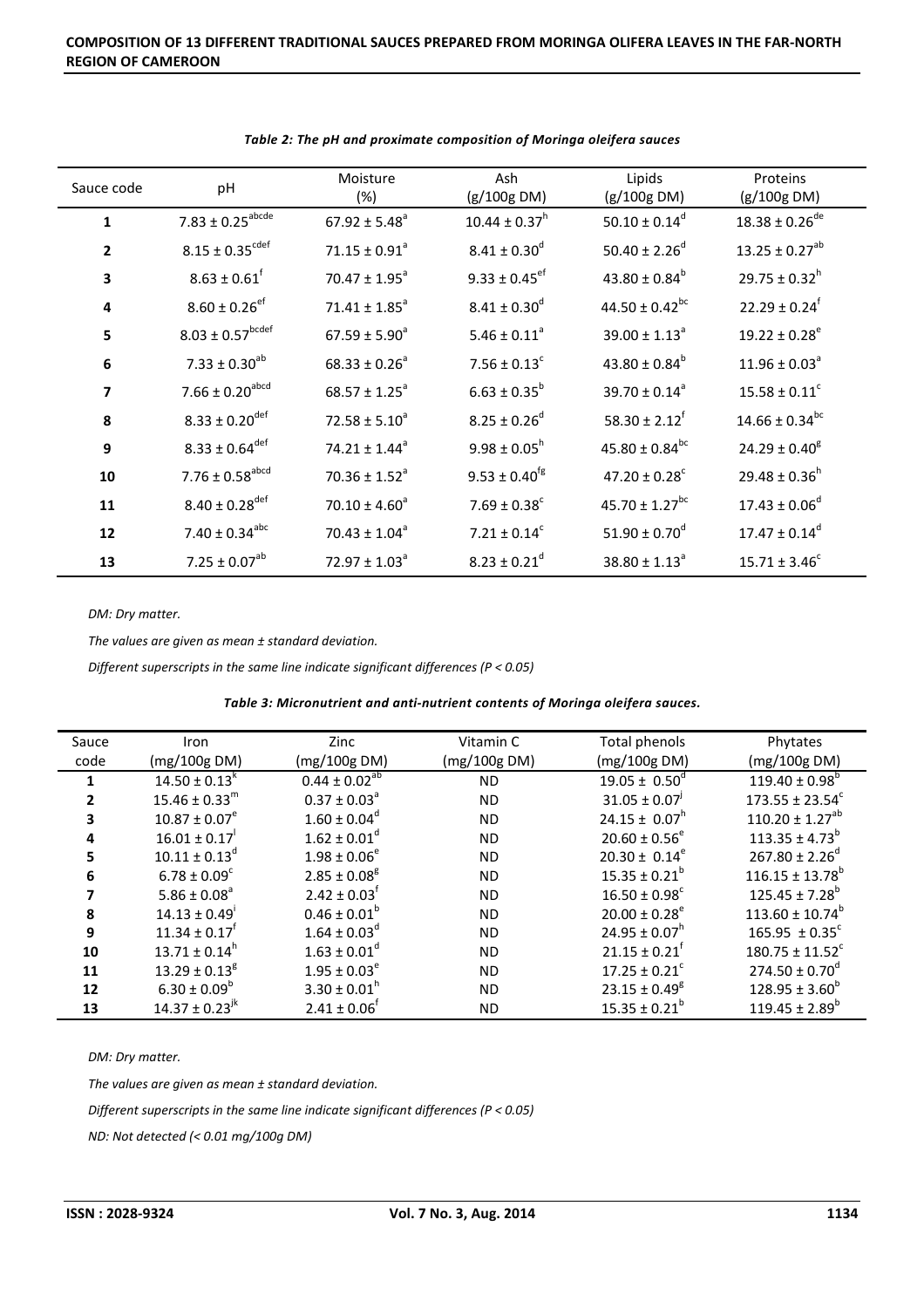## **4 CONCLUSION**

Traditional Moringa sauces are good sources of lipids and proteins in the diet of local populations of the Far-north Cameroon. Although the incorporation of the *M.oleifera* leaves in the sauces is low, their appreciable levels of iron and zinc and low antinutrient content make the consumption of that sauces to be a potential solution to micronutrients deficiencies in that region. However, the high pH levels of the sauces and the cooking method that destroy all the vitamin C might be serious shackles to the bioavailability of these minerals.

## **REFERENCES**

- [1] M. Arbonnier, Arbres, arbustes et lianes des zones sèches d'Afrique de l'Ouest. CIRAD-MNHN-UICN, 2000.
- [2] L. P. Sena, D. J. Vanderjagt, C. Rivera, A. T. Tsin, I. Muhamadu, O. Mahamadou, M. Millson, A. Pastuszyn, R. H. Glew, "Analysis of nutritional components of eight famine foods of the Republic of Niger," Plant Foods for Human Nutrition, vol.52, no. 1, pp.17-30, 1998.
- [3] Yang, R. Y., Tsou, S. C. S. Lee, T., Chang, C. L., Kuo, G., and Lai, P. Y., Moringa, a novel plant rich in antioxidants, bioavailable iron, and nutrients, In: C. T. Ho, (Eds.) Challenges in Chemistry and Biology of Herbs, American Chemical Society, Washington, D.C. pp. 224-239. 2006.
- [4] M. Broin, Composition nutritionnelle des feuilles de Moringa oleifera. PROPAGE, Centre Technique de Coopération Agricole, 2006.
- [5] Institut National de la Statistique, Ministère de la Planification, de la Programmation du Développent et de l'Aménagement du Territoire, Enquête Démographique et de Santé: Cameroun 2004. Calverton, MD, ORC Macro, 2005.
- [6] S. Basta, M. Soekirman, K. Karryadi, N. Scrimshaw, "Iron deficiency anemia and the productivity of adult males in Indonesia," American Journal of Clinical Nutrition, vol. 3, pp. 916-25. 1979.
- [7] L. H. Allen, N. Ahluwalia, Improving iron status through diet: The application of knowledge concerning dietary iron bioavailability in human populations. USAID/OMNI, Washington, DC, 1997.
- [8] S. J. Fairweather-Tait, "Iron deficiency in infancy: easy to prevent or is it?" European Jounal of Clinical Nutrition, vol. 46 (Suppl 4):S9-S 14, 1992.
- [9] K. Simmer, S. Khanum, L. Carlsson, R. P. H. Thompson, "Nutritional rehabilitation in Bangladesh The importance of zinc," American Journal of Clinical Nutrition, vol. 47, pp.1036-1040, 1988.
- [10] M. M. Black, "Zinc deficiency and child development," American Journal of Clinical Nutrition, vol. 68, pp. 464S-508S, 1998.
- [11] R. H. Glew, D. J. VanderJagt, C. Lockett, L. E. Grivetti, G. C. Smith, A. Pastuszyn, M. Millson, "Amino acid, fatty acid, and mineral composition of 24 indigenous plants of Burkina-Faso," Journal of Food Composition and Analysis, vol. 10, pp. 205–217, 1997.
- [12] S. Avallone, T. W. E. Tiemtore, C. Mouquet-Rivier, S. Trèche, "Nutritional value of six multi-ingredient sauces from Burkina Faso," Journal of Food Composition and Analysis, vol. 21, pp. 553–558, 2008.
- [13] M. Ndong, S. Wade, N. Dossou, A. T. Guiro and D. R. Gning, "Valeur nutritionnelle du Moringa oleifera, étude de la biodisponibilité du fer, effet de l'enrichissement de divers plats traditionnels sénégalais avec la poudre des feuilles," African Journal of Food, Agriculture Nutrition and Development, vol. 7, pp. 1-17, 2007.
- [14] E. Fokou et F. Domngang, "Etude des potentialités nutritionnelles de quelques légume-feuilles consommés au Cameroun (2): Evaluation de la fraction protidique," Annales de la Faculté des Sciences, Biologie-Biochimie, vol. 1, no. 4, pp. 97-110. 1987.
- [15] O. U. Eka, F. Domngang et E. Fokou, "Nutrient content of some leafy green vegetables eaten in Cameroon: Chemical analysis of sugars, crude fat, minerals and oxalic acid," Nigerian Journal of Nutritional Sciences, vol. 92, pp. 97-103, 1987.
- [16] AOAC, Official Methods of Analysis of the Association of Official Analytical Chemistry. AOAC: Washington, DC, 1990.
- [17] I. Novozamsky, V. J. G. Houba and W. Van Vark "A novel digestion technique for multi-element plant analysis," Communication in Soil Science and Plant Analysis, vol. 14, pp. 239–248, 1983.
- [18] D. F. Evered, "Determination of ascorbic acid in highly coloured solutions with N bromosuccinimide," J. Analyst, vol. 85, pp. 515-517, 1960.
- [19] M. I. Ali, A. J. Perera, and Y. S. Hafez, "New chromophore method for phytic acid determination," Cereal Chemistry, vol. 63, pp. 475–478, 1986.
- [20] G. Marigo, "Méthode de fractionnement et d'estimation des composés phénoliques chez les végétaux," Analysis, vol. 2, no. 2, pp. 106-110, 1973.